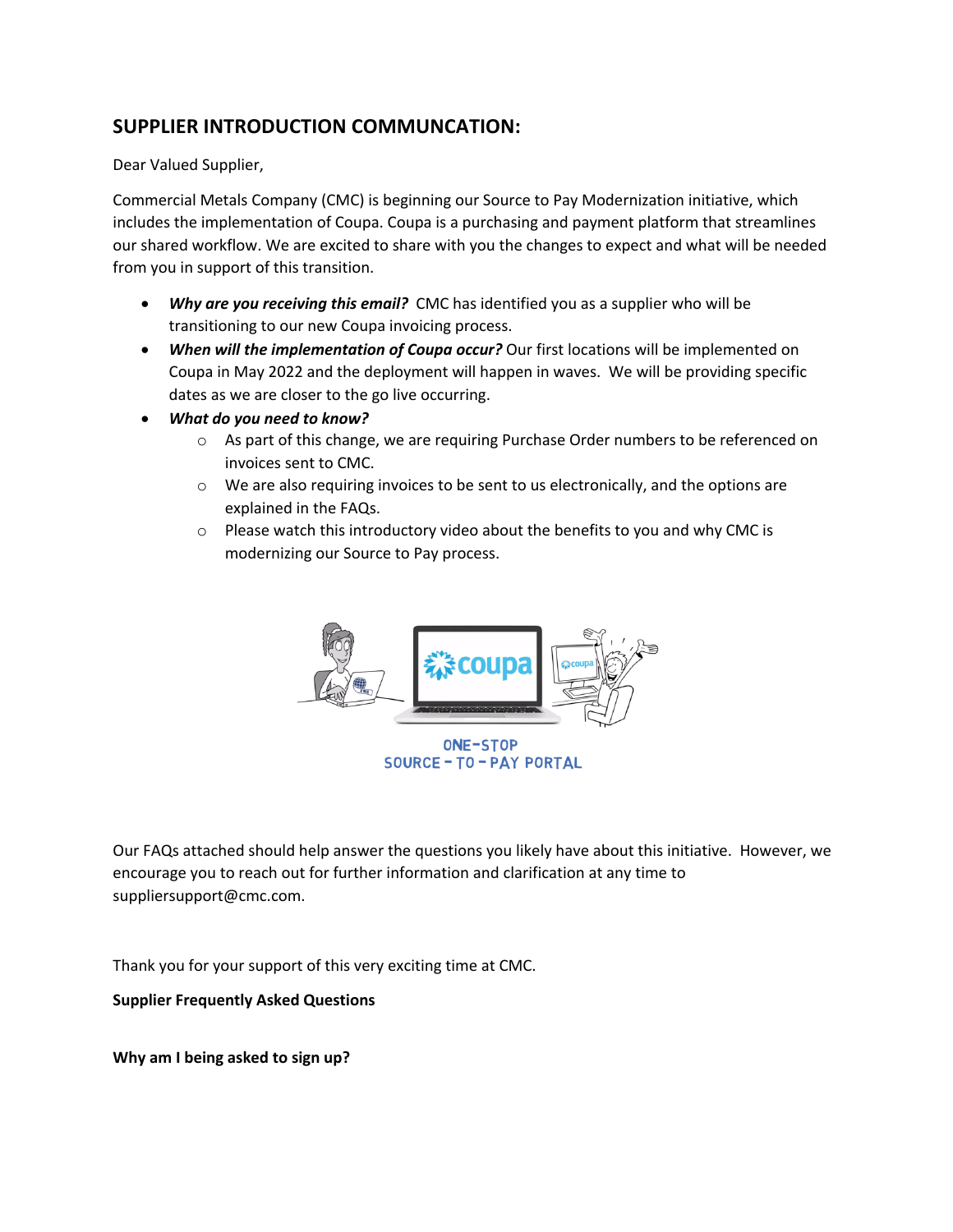As a supplier, you are a valuable partner of Commercial Metals Company (CMC). One key goal of our Source to Pay Modernization initiative is to improve how we engage with our suppliers on an ongoing basis. As part of this effort, we will begin leveraging Coupa's spend management technology to request and pay for indirect goods and services more efficiently and effectively. As a valued supplier of CMC's, we are requesting that you sign up via the Coupa Supplier Portal (or "CSP") so that we can begin to send you Purchase Orders (POs) electronically. Additionally, we want to receive your invoices electronically via the CSP so we can review, process, and pay them efficiently and reduce payment delays caused by invoice discrepancies.

# **What if I am already a part of the Coupa Supplier Portal?**

Great! That will make it even easier as CMC transitions. If you are already registered, please let us know at suppliersupport@cmc.com and we will connect with you via the portal to establish the electronic communications.

# **What are the benefits of joining the Coupa Supplier Portal (CSP)?**

Benefits of joining include:

- Receive POs and send invoices directly in Coupa (one central location, even across multiple customers)
- Gain clear visibility to all PO activity (order and payment status of submitted invoices)
- Create online catalogs to increase visibility of your goods and services for clients to purchase (maintain items and prices for order and invoice accuracy and processing efficiency)
- By joining the CSP, invoices will be processed more efficiently resulting in more timely payments in accordance with terms.

### **How much does it cost to join?**

There is **NO COST**, Coupa does not charge suppliers to use the portal.

### **Where do I register and sign in?**

Visit https://supplier.coupahost.com and complete the required information. You do not need any special codes to register.

### **How can I connect with CMC after registering on the portal?**

We will send an invitation as we go live with Coupa with instructions on how to add CMC as a customer within the CSP. Once you receive the invitation, please follow the instructions.

### **If I use the portal who pays me?**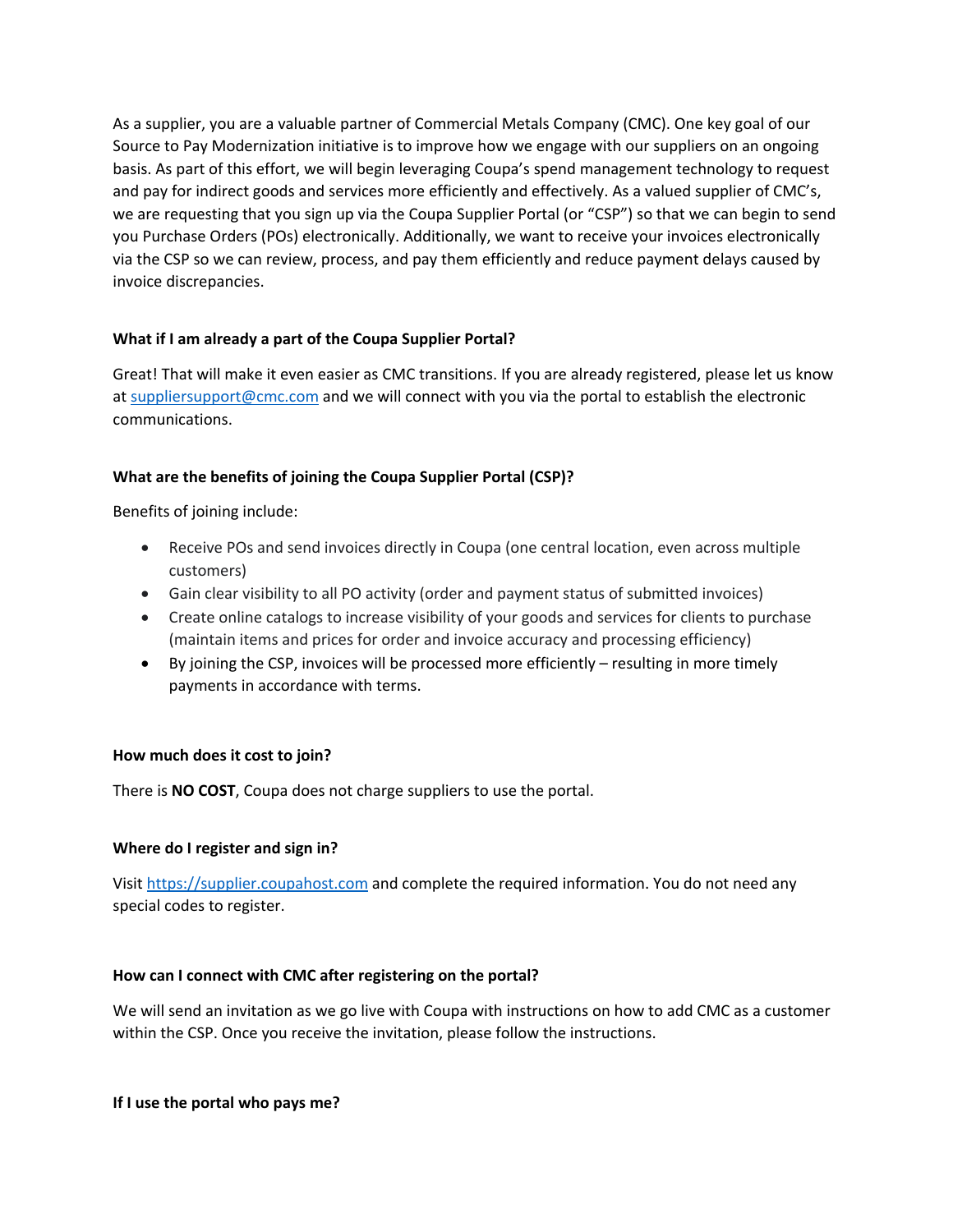CMC is still responsible and will continue to make payments directly to you. There is no change to your relationship with CMC and how you get paid today. Coupa is simply used as a tool to facilitate orders, einvoices, communications, and spend visibility for suppliers and CMC.

### **How do I add additional employees so that others from my organization can access the portal?**

Your organization may have a need for multiple employees to have access to the CSP.

Follow these steps:

- 1. From the menu, select **Admin**.
- 2. Choose the **User** tab and click **Invite User**.
- 3. Provide the required information in the window that opens.
- 4. Select save (or hit enter)

### **How do I update my supplier record, including banking information?**

New supplier onboarding and supplier maintenance is handled by our buying team:

#### **Email: suppliersupport@cmc.com**

Supplier maintenance includes updating payment information. This information is stored in a secure location within our ERP system.

### **What options are available to submit PO backed invoices?**

CMC offers the following methods to submit invoices:

- CXML integration, for high transaction volume suppliers who want to be directly integrated to Coupa. Suppliers will send their invoice information through a cXML format and post the file directly to Coupa. If you would like this option, please contact suppliersupport@cmc.com to begin the set-up process.
- Coupa Supplier Portal (CSP): We will send you an email invitation to register on the CSP. You can log in to the CSP to view POs as well as create and send invoices electronically. This is our preferred option for those not integrated via CXML. To use this option, send us the email address where you would like to receive the invitation.
- Supplier Actionable Notification: You can act directly from your email inbox, receive purchase orders, and create invoices without registering or logging in to the Coupa Supplier Portal. To use this option, send us the email address where you would like to receive notifications.

### **Can I send both paper and electronic PO backed invoices?**

No. Once you have committed to electronic invoicing, CMC will no longer process paper/manual invoices.

### **What do I do if I have not invoiced CMC for goods and/or services recently rendered?**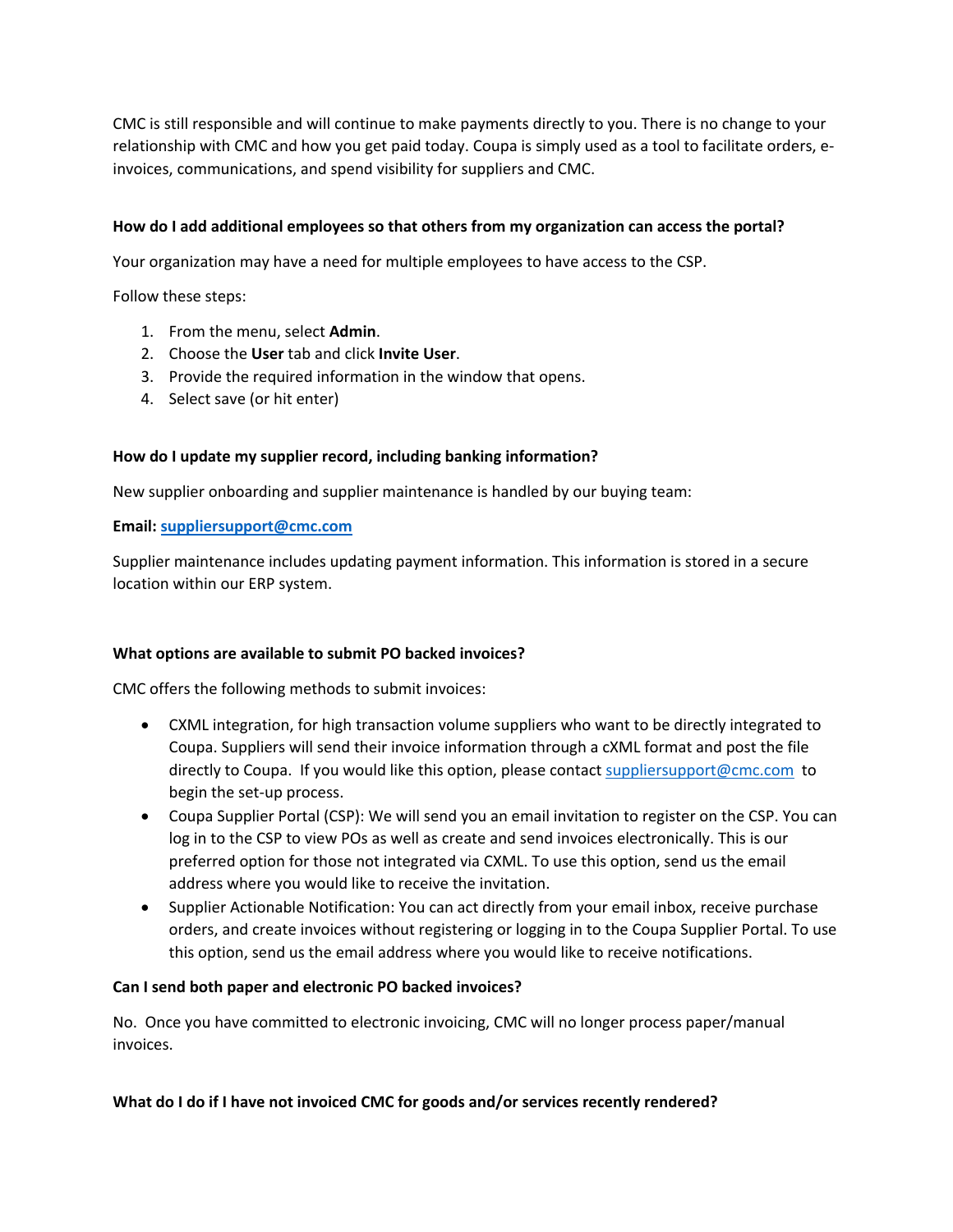For any purchases initiated prior to May 30, 2022, CMC will process the non-PO backed invoice following our current invoice submission process. However, any purchase made after May 30, 2022 with a PO number MUST be invoiced via the CSP. Do NOT send PO invoices or invoice copies to CMC locations via email or USPS.

#### **How will I know that the PO is a Coupa PO?**

The Coupa PO number will start with a "76" and will come from CMC directly.

#### **What should I do if I have pre-Coupa invoices that have not been paid?**

Accounts Payable can assist with non-PO invoice payment status and/or invoices issued prior to Coupa supplier enablement:

#### **Email:** ap.helpdesk@cmc.com

**Telephone:** 866-748-6316

#### **Who do I contact if I still have open questions after reading this FAQ?**

CMC is always willing to support you. Please contact us at suppliersupport@cmc.com with your questions and we will be in touch shortly.

# **SUPPLIER CXML COMMUNCATION:**

Dear Valued Supplier,

Commercial Metals Company (CMC) is excited to move forward with our implementation of Coupa for our indirect goods and services, including MRO. If you have never worked with Coupa before, it is a cloud-based, spend management tool allowing for real-time management of indirect purchases and related invoices. The solution will improve efficiencies for both your business and CMC. You have been identified as a **Punchout Catalog Candidate.**

# *To confirm your capabilities to become a punchout catalog supplier, please complete the attached documents and return to suppliersupport@cmc.com by Feb 3, 2022.*

### *What is a Punchout Catalog within Coupa?*

• Punchout Catalogs are maintained by you. The CMC Coupa user will "punchout" to the Supplier's e-commerce website where they can shop as normal. When the CMC user checks out, they are brought back into Coupa with the items they selected to purchase. The user will then submit their requisition within Coupa using the information from the Punchout site.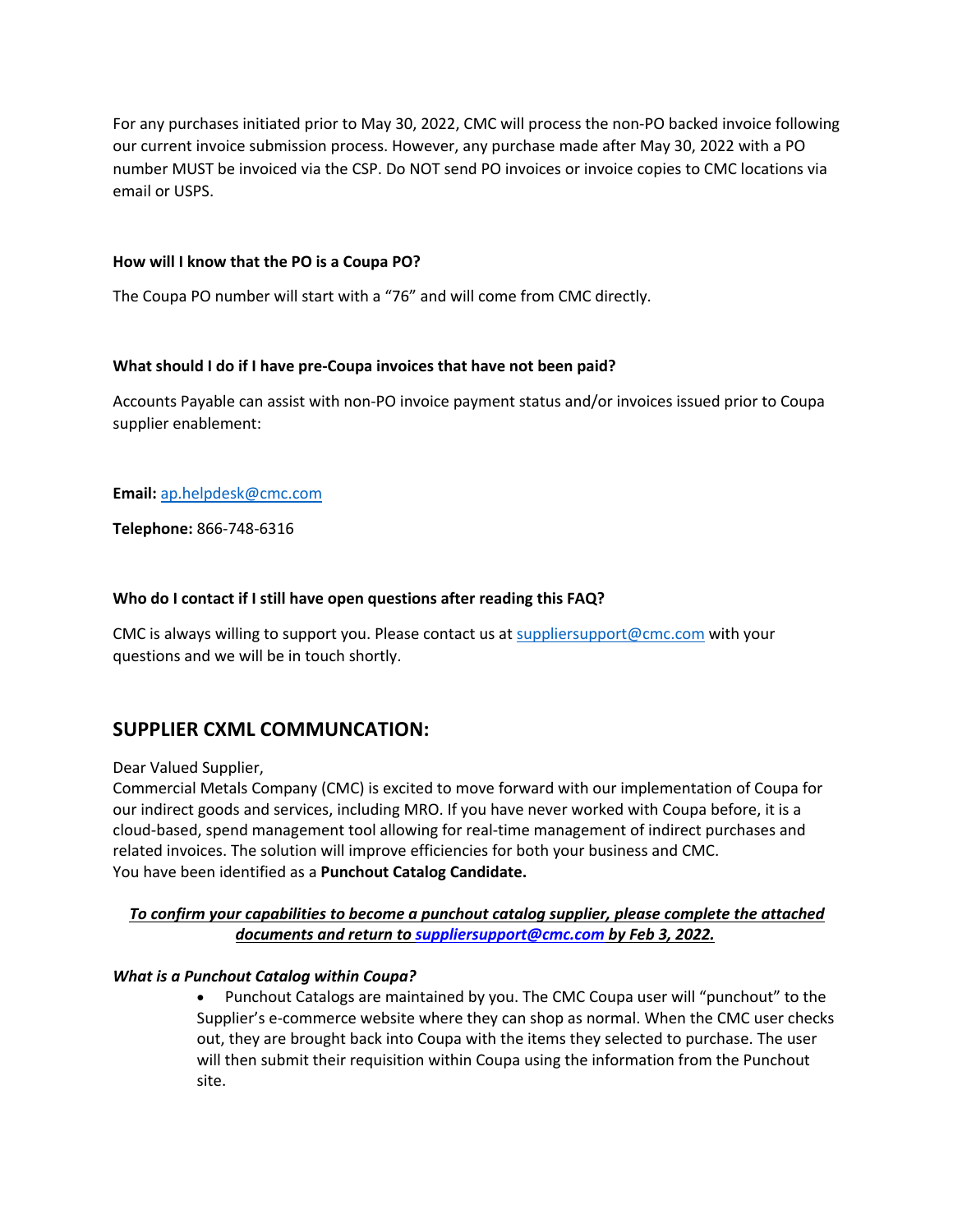• For technical requirements to configure a Coupa Punchout Catalog, please see the attached excel document.

# *Why Become a Punchout Catalog Supplier?*

- All items offered by the Supplier are available for purchase
- Easy configuration as needed
- Immediate changes can be made to the catalog
- No need for you to maintain yet another catalog for CMC and your other customers

# *When will the Punchout Be Needed?*

- The first go live is planned June 6, 2022.
- Detailed timing of each roll out can be found in the Supplier Infographic Document.

# *What else do I need to know?*

- The attached Supplier Infographic document that outlines the expectations of transacting with CMC post go live, including the need to reference Purchase Orders on all invoices and to submit electronic invoices.
- Please review and let suppliersupport@cmc.com know if you have any questions.

# *What do I need to do now?*

- Please complete the attached documents and send to suppliersupport@cmc.com by Feb
- 3<sup>rd</sup>, 2022, to confirm your punchout capabilities.
- After the information has been completed, the CMC Supplier Enablement team will contact you to review next steps.

Thank you for your support of CMC and this initiative.

CMC Supplier Enablement Team

# **SUPPLIER HOSTED CATALOG COMMUNCATION:**

Dear Valued Supplier,

Commercial Metals Company (CMC) is excited to move forward with our implementation of Coupa for our indirect goods and services, including MRO. If you have never worked with Coupa before, it is a cloud-based, spend management tool allowing for real-time management of indirect purchases and related invoices. The solution will improve efficiencies for both your business and CMC. You have been identified as a **Hosted Catalog Candidate.**

# *To confirm your capabilities to become a hosted catalog supplier, please complete the attached documents and return to suppliersupport@cmc.com by Feb 3, 2022.*

# *What is a Hosted Catalog within Coupa?*

- Hosted Catalogs are collections of items that are searchable directly from the Commercial Metals Company (CMC) Coupa Homepage. Hosted Catalogs can be created and maintained by both CMC or the CMC Supplier and the process upload process can be completed through the Coupa Supplier Portal.
	- For technical requirements to configure a Coupa Hosted catalog, please see the attached excel document.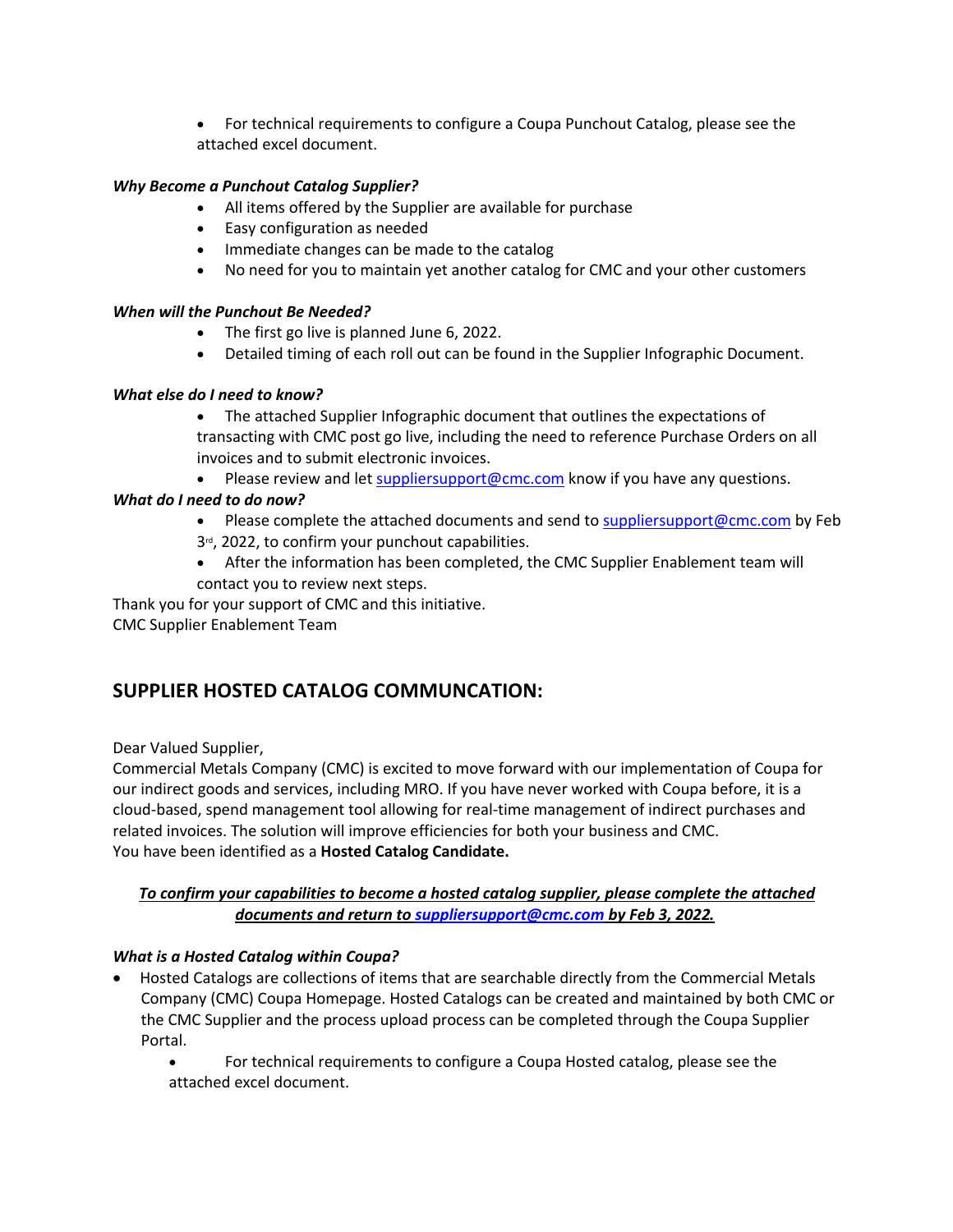# *Why Become a Hosted Catalog Supplier?*

- Easy to maintain and update
- Information changed is visible immediately after proper approvals
- No need to set up complex e-commerce systems
- Fastest way to get Supplier content into Coupa

# *When will the Hosted Be Needed?*

- The first go live is planned June 6, 2022.
- Detailed timing of each roll out can be found in the Supplier Infographic Document.

# *What else do I need to know?*

- The attached Supplier Infographic document that outlines the expectations of transacting with CMC post go live, including the need to reference Purchase Orders on all invoices and to submit electronic invoices.
- Please review and let suppliersupport@cmc.com know if you have any questions.

# *What do I need to do now?*

- Please review the attached documents and confirm that you would like to proceed to become a hosted catalog supplier by emailing suppliersupport@cmc.com by Feb 3, 2022.
- After we have received your response, the CMC Supplier Enablement team will contact you to review next steps.

Thank you for your support of CMC and this initiative. CMC Supplier Enablement Team

# **SUPPLIER COUPA SUPPLIER PORTAL COMMUNCATION:**

Dear Valued Supplier,

Commercial Metals Company (CMC) is excited to move forward with our implementation of Coupa for our indirect goods and services, including MRO. If you have never worked with Coupa before, it is a cloud-based, spend management tool allowing for real-time management of indirect purchases and related invoices. The solution will improve efficiencies for both your business and CMC.  You have been identified as a **Coupa Supplier Portal (CSP) Candidate.**

# *To confirm your capabilities to become a CSP supplier, please complete the Supplier Survey by Feb 3, 2022.*

### *What is the CSP?*

- The CSP is a portal that is used by suppliers to receive electronic purchase orders from CMC and to submit invoices against those purchase orders.
- For more info, see Coupa Supplier Portal Information.

# *Why Become a CSP Supplier?*

- Receive POs and send invoices directly in Coupa (one central location, even across multiple customers)
- Gain clear visibility to all PO activity (order and payment status of submitted invoices)